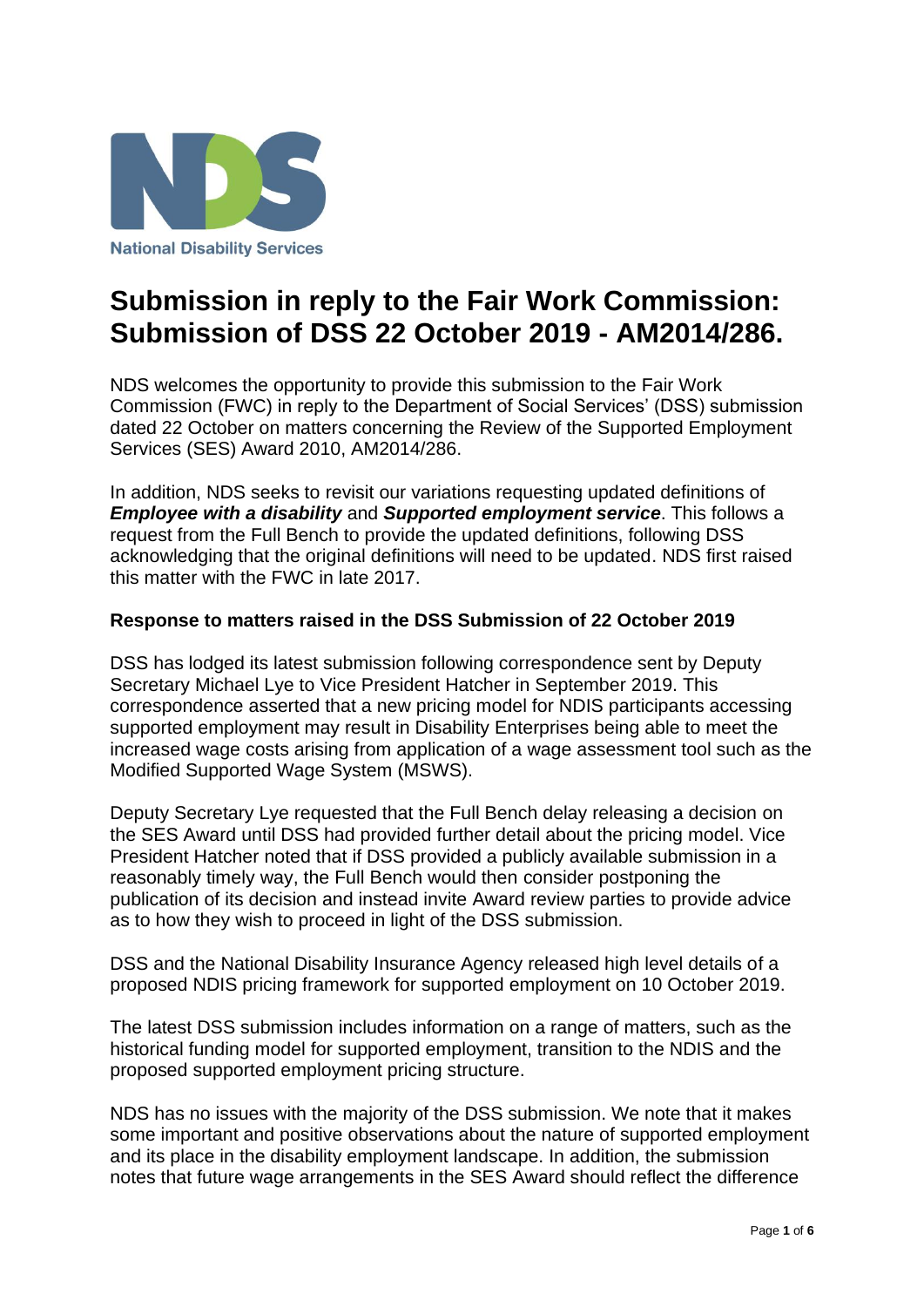between open and supported employment as well as providing certainty for supported employees and Disability Enterprises while ensuring the ongoing financial viability of the latter.

However, the claims made in the submission concerning the impact of the new NDIS pricing structure for supported employment require a detailed response. The impact of the new pricing structure was cited by DSS as a reason for the FWC to further delay its long awaited decision on minimum wage structures and classifications in the SES Award.

NDS notes the proposed pricing structure for supported employment represents a significant departure from the previous Case Based Funding (CBF) model, which has been in place for over 15 years. The new pricing structure takes into account a range of factors including actual hours of support provided to the participant, the workplace supports they require and a closer (though not complete) alignment with NDIS community participation support rates. Employers will only be able to claim for actual supports delivered, taking into account the frequency and intensity of supports and the setting(s) in which they are provided. Employers will also be able to claim for 'non face to face' contact associated with providing employment support.

DSS asserts that the new hourly rates for supported employment are "generally higher" under the revised pricing model than previous CBF rates. Following receipt of extensive feedback from NDS members that have compared their likely funding under the new pricing model to the CBF rates, we remain unconvinced that this is the case; indeed, based on provider feedback, the opposite appears to be the case in many instances. NDS notes at this point, some further technical detail regarding the calculation of the proposed NDIS supported employment pricing has not been released. Release of this detail should allow far more accurate modelling of the impact of the proposed pricing.

A key assertion in the DSS submission is at paragraph 44. DSS claims that improved participant support levels will allow employees with disability to be more productive in the workplace, which will in turn improve the quality and/or quantity of goods and services produced by a Disability Enterprise. NDS contends this is an untested assertion for which there is little or no evidence.

This assertion is revisited in paragraphs 47 -50 of the submission, which goes on to conflate (the possibly misconceived assumption of) increased employee support funding with increased employer revenue and then the increased revenue with an ability of the employer to pay higher wages. Paragraphs 49 and 50 then link these possibly false assumptions regarding an ability to pay higher wages, to the Award review parties considering "changes to wage setting arrangements, in particular, the use of the MSWS as the single wage assessment tool" in the SES Award.

As noted in our letter to VP Hatcher dated 14 October 2019, NDS considers that NDIS pricing only covers the cost of ongoing support provision for employees with disability and not the supplementation of their wages. There is no direct link between the two. In addition, this assertion should not be linked to the use of the MSWS as the single wage assessment tool used in supported employment settings.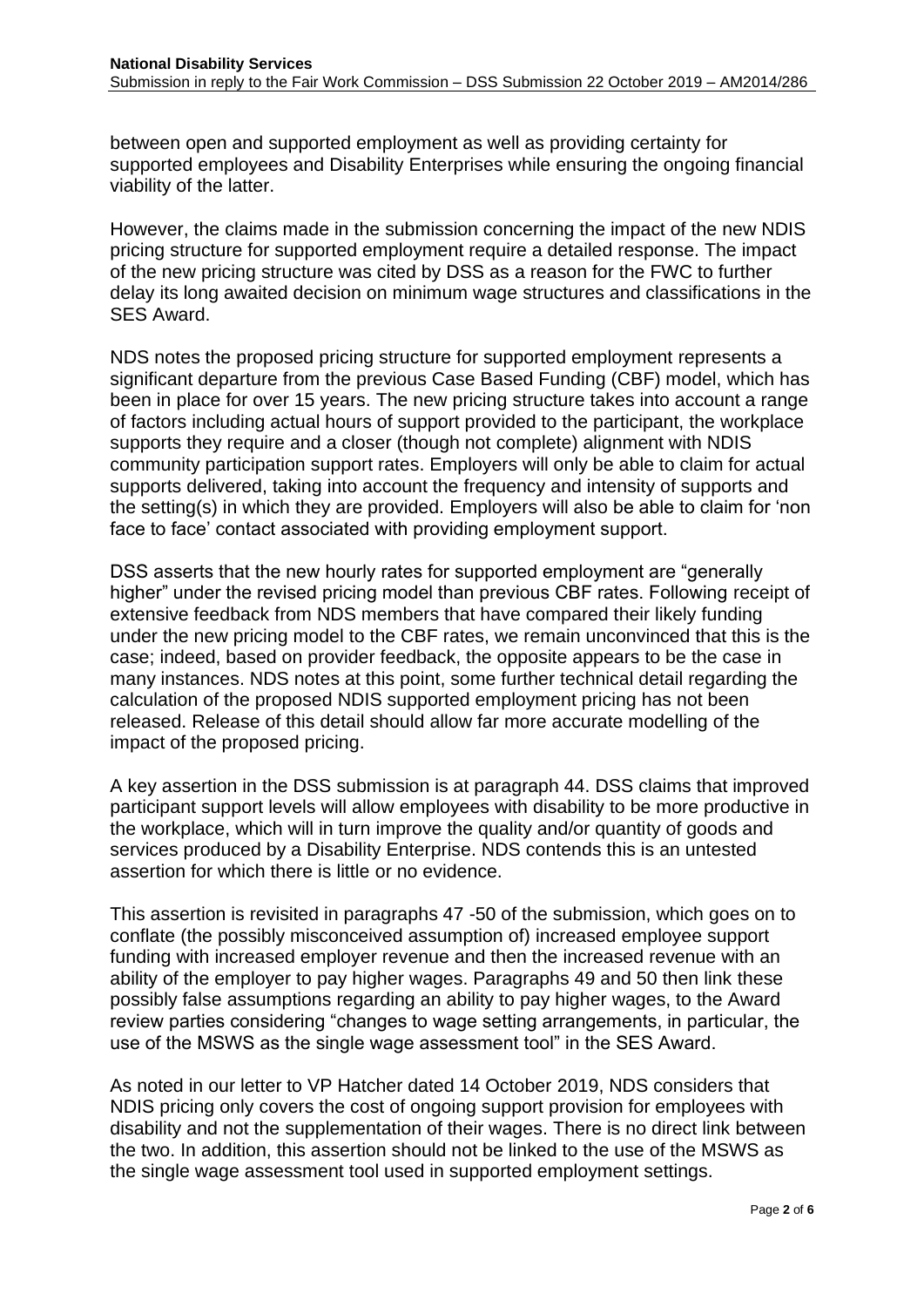NDS has maintained throughout the SES Award review proceedings that the SWS (and the subsequent MSWS) is not a suitable wage assessment tool for use in supported employment. While we note that there are Disability Enterprises that use the MSWS (and for which most receive a government subsidy) we have never supported it being the sole wage assessment tool in the SES Award.

The Full Bench's April 2018 Statement of provisional conclusions noted that none of the wage assessment tools (including the MSWS) identified in the SES Award met the modern awards objective and that all of them should be phased out of use.

We agree with the Full Bench's Statement of provisional conclusions and advocate strongly that a decision be made on future wage setting arrangements that reflects the historic work value principles that operate in the Australian labour market and are enshrined in industrial legislation.

We oppose the mandating of the MSWS as the sole wage assessment tool in the SES Award as there is no evidence that either the new NDIS pricing or a time limited government subsidy would prevent widespread future supported employee job losses and supported employment service closures.

#### **Current definitions of supported employee and supported employer in the SES Award**

DSS has referred the Award review parties to the SES Award's current definition of "supported employment services" from paragraph 51 onwards in it submission. DSS accepts that the definition may need reconsideration due to changes in the supported employment funding model and the changed status of employers of NDIS participants.

NDS has previously noted in submissions to the FWC that the SES Award should be varied to reflect the extent of the legislative changes resulting from Government policy reform during this decade, specifically changes to funding and service provision arrangements that have arisen due to the implementation of the NDIS.

In our view, these legislative changes have affected:

- the coverage of supported employment services by government programs
- the disability support funding arrangements for employers and employees; and
- the labour market program participation obligations for people with disability

These changes affect both the definitions of "Employee with a disability" and "Supported employment service". The current definitions are below:

*Employee with a disability means a national system employee who qualifies for a disability support pension as set out in sections 94 or 95 of the Social Security Act 1991 (Cth), or who would be so qualified but for paragraph 94(1)(e) or paragraph 95(1)(c) of that Act*

*Supported employment services means a service as defined in section 7 of the Disability Services Act 1986 (Cth)*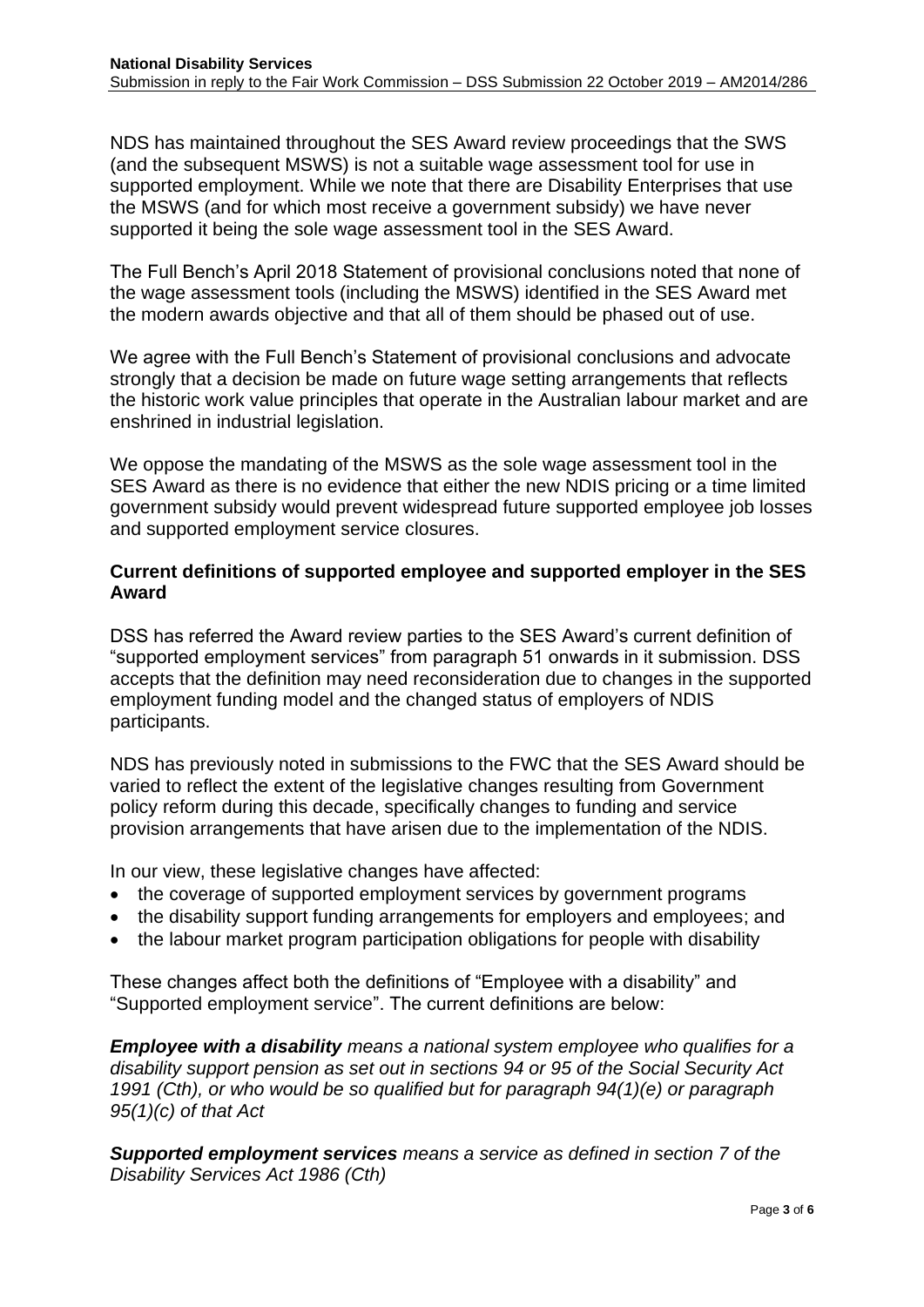The relevant definition in section 7 of the Disability Services Act 1986 (Cth) is:

*"supported employment services" means services to support the paid employment of persons with disabilities, being persons:*

*(a) for whom competitive employment at or above the relevant award wage is unlikely; and*

*(b) who, because of their disabilities, need substantial ongoing support to obtain or retain paid employment.*

As the current definition of *Employee with a disability* is the same definition that appears in the Fair Work Act (Section 12, Appendix F), the latter would also need to be amended to reflect the proposed definition.

Annexed to this submission (at "Annexure A") are the following additional materials in support of our request for the definitions to be varied.

- Disability Services Act 1986
- DSS Grant Agreement 2015-20 Operational Guidelines (April 2019)
- DSS Website ADEs providing supported employment under the NDIS
- NDIS Access Requirements Disability
- Section 37 of the National Disability Insurance Scheme Act 2013
- Fair Work Act Section 12
- Guide to Social Security Law Active participation in a program of support (DSP)

NDS advocates that the definitions be amended as below:

*Employee with disability means a national system employee, being persons: (a) For whom competitive employment at or above the relevant award wage is unlikely; and*

*(b) Who, because of their disabilities, need substantial ongoing support to obtain or retain paid employment; and*

*(c) Meet the disability requirement in order to qualify for the Disability Support Pension; and / or*

*(d) Are eligible for support under the NDIS.*

*Supported employment service is a service that operates to provide employment for persons who meet the definition of Employee with disability as defined in this Award.*

#### **Legislative change and policy reform as it affects supported employees**

There are two major developments affecting supported employees that justify changes to the definition of employee with a disability. These are:

- The amendments to social security legislation that require people with disability with assessed work capacity to participate in a program of support before being deemed eligible to receive the DSP.
- The introduction of the NDIS which fundamentally changes the way government funding is allocated for people with disability working in supported employment.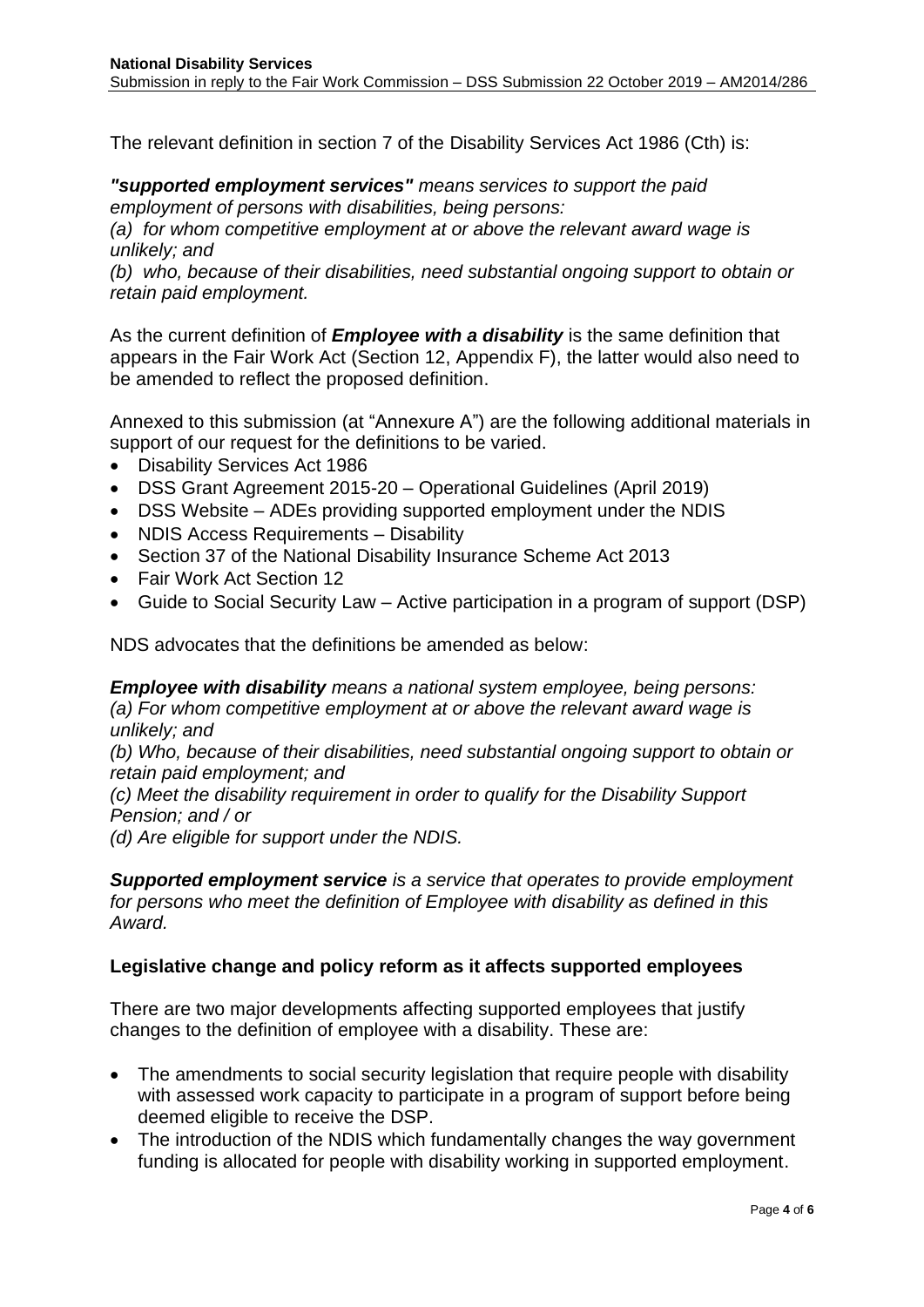Additional evidence demonstrating the legislative changes affecting supported employees:

- DSS Grant Agreement 2015-20 Operational Guidelines April 2019 specifically the paragraph 7.2. (Page 1, Annexure A)
- DSS Website ADEs providing supported employment under the NDIS. (Page 2, Annexure A)
- NDIS Access Requirements Disability in its entirety (Page 3, Annexure A)
- Section 37 of the National Disability Insurance Scheme Act 2013 in its entirety (Page 3, Annexure A)
- Guide to Social Security Law Active participation in a program of support (DSP) – in its entirety (Pages 3-6, Annexure A)

**Legislative change and policy reform as it affects supported employers** Supported employers will cease to be directly funded by the Department of Social Services through the DSA under the Disability Employment Assistance Program.

There will be grandfathering arrangements in respect of the Quality Assurance Strategy for Disability Employment providers and supported employees ineligible for the NDIS. The Quality Assurance Strategy will be superseded by the NDIS Quality and Safeguards Framework and NDIS ineligible employees will be funded by DSS until they cease their employment.

Consequently, the current arrangements for employers will cease to apply once they no longer have any formal funding arrangement with DSS. They will cease to be funded through the DSA, which will consequently no longer apply to supported employment services.

Additional evidence demonstrating the legislative changes affecting supported employers:

Disability Services Act 1986 (DSA) – specifically, the existing definitions of "*Employment service*" and "*Supported employment services*" (Page 1, Annexure A) DSS Grant Agreement 2015-18 – Operational Guidelines – specifically, the paragraph 16.7 (Page 2, Annexure A).

DSS Website – ADEs providing supported employment under the NDIS – Various paragraphs (Page 2, Annexure A)

## **Principles underpinning the requested definition changes:**

The DSA funded service providers. This is clearly stated in the title of Part II of the Act, i.e. "Funding of services for persons with disability". As noted above on the DSS website and in the DEA Agreement Operational Guidelines, the NDIA funds supported employment for participants of the NDIS who work in Disability Enterprises.

There is no ongoing recognition of the DSA under the arrangements for people with disability who are NDIS participants with funded supports to access supported employment. This is not a "may occur" scenario; it has been underway since mid-2015. The DSS submission notes the following in paragraph 33: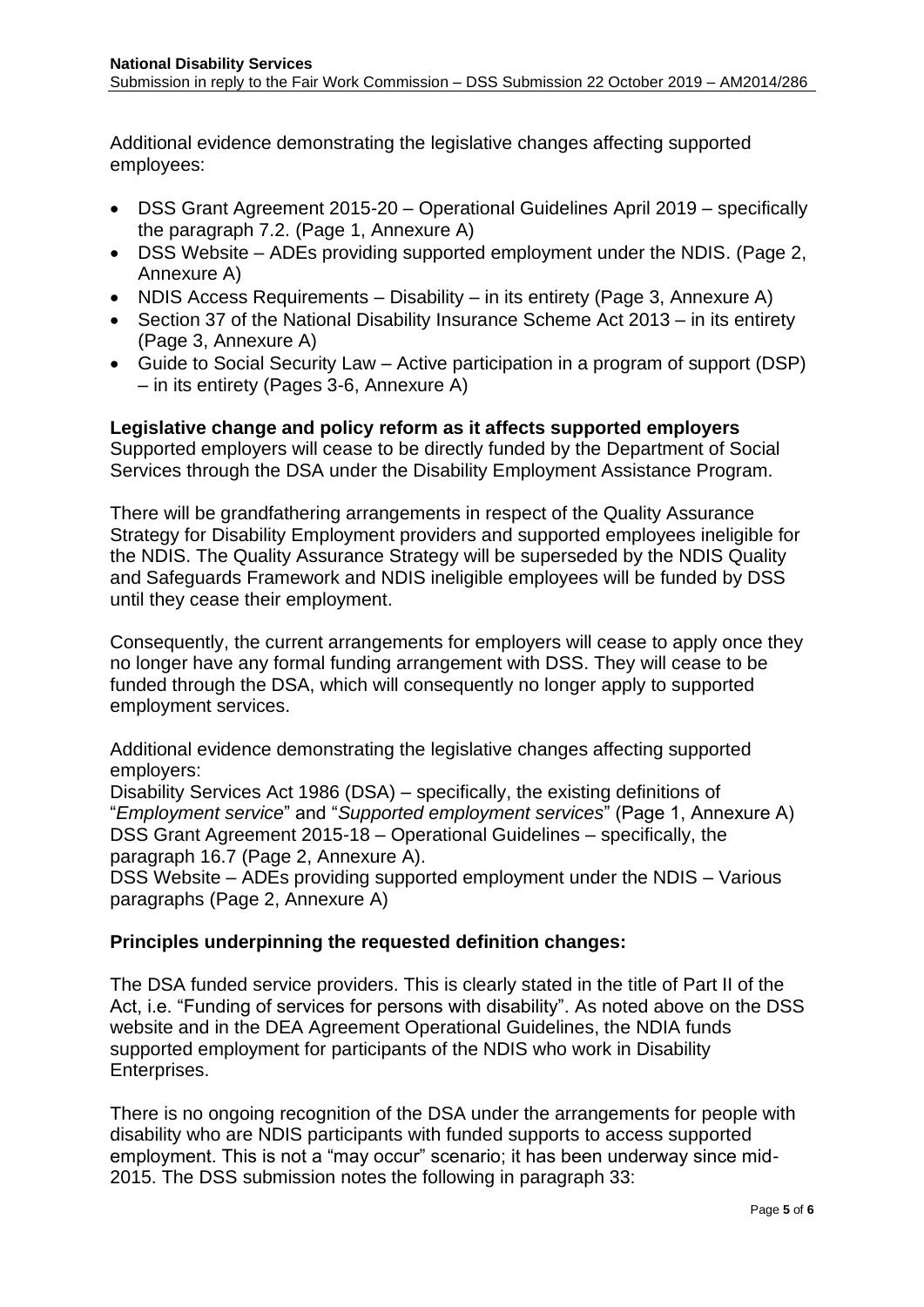"At 30 June 2019, the majority of supported employees have transitioned to the NDIS and it is anticipated that around a further 1,800 will do so by 30 June 2020." The NDIS is expected to be fully implemented by mid-2020.

The NDS definition includes the same points (a) and (b) as per the current definition (as identified in the DSA). It also effectively recognises the current DSP eligibility requirements and the fact that employment support funding is now allocated to an individual through NDIS funding, instead of to a supported employment service funded through the DSA.

In order to achieve the modern awards objective, NDS requests the FWC accept our proposed definitions for inclusion in the SES Award, as they reflect the significant legislative changes that have been introduced during the life of the current SES Award.

The new definitions will also ensure there are no barriers to people with disability seeking supported employment and that employers are operating within current legislated disability support provisions.

## **November 2019**

**Contact:** David Moody Acting CEO National Disability Services Ph: 03 8341 4343 Mob: 0437 107 851 [david.moody@nds.org.au](mailto:david.moody@nds.org.au)

**National Disability Services** is the peak industry body for non-government disability services. Its purpose is to promote and advance services for people with disability. Its Australia-wide membership includes 1,000 non-government organisations, which support people with all forms of disability. Its members collectively provide the full range of disability services - from accommodation support, respite and therapy to community access and employment. NDS provides information and networking opportunities to its members and policy advice to State, Territory and Federal governments.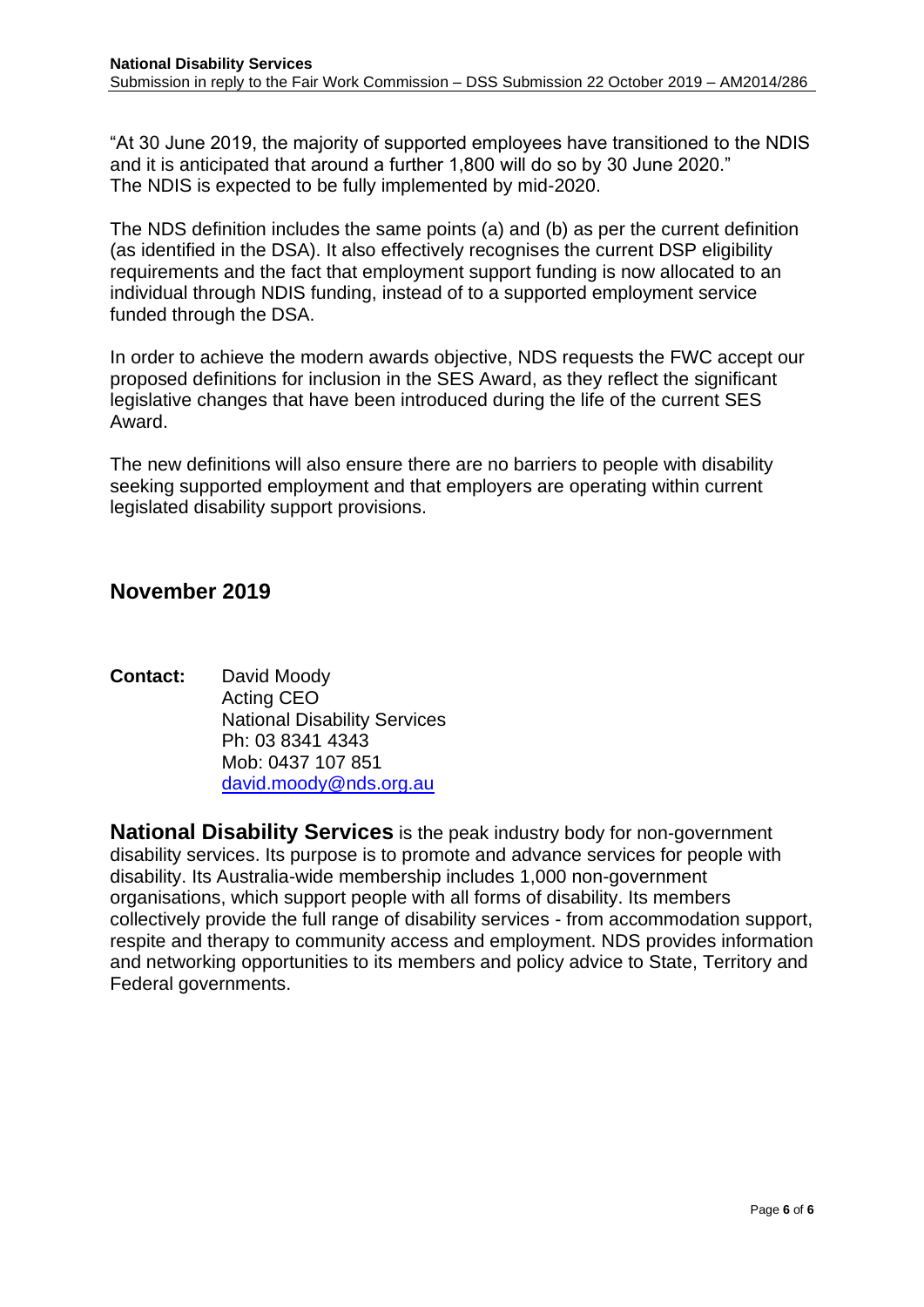

## **Annexure A:**

## **NDS submission in reply to the Fair Work Commission: AM2014/286.**

## **[Disability Services Act 1986](https://www.legislation.gov.au/Details/C2017C00186)**

## **Part II – Funding of services for persons with disability**

## **Section seven – definition of Supported employment services:**

**Employment service** means a service for persons with disabilities that either:

(a) provides, or facilitates access to, wage generating employment for the majority of its clients; or

(b) has as its primary goal the achievement of paid employment for its clients; and, without limiting the generality of the above, includes a service of any of the following kinds:

(c) competitive employment training and placement services;

**(d) supported employment services;**

(e) services that, immediately before 1 July 2002, were transitional services within the meaning of this Act as in force at that time;

(f) services that, immediately before 1 July 2002, were prescribed services within the meaning of this Act as in force at that time;

(g) services included in a class of services approved by the Minister under section 9A.

**Supported employment services** means services to support the paid employment of persons with disabilities, being persons:

(a) for whom competitive employment at or above the relevant award wage is unlikely; and

(b) who, because of their disabilities, need substantial ongoing support to obtain or retain paid employment.

## **DSS Grant Agreement 2015-20 Operational Guidelines**

Disability Employment Assistance Version 9 April 2019

## **7. Accessing an ADE**

7.1. The process to access ADE services is different for Job Seekers depending on whether or not the Job Seeker meets the residence requirements and the age requirements under the NDIS.

7.2. New Job Seekers cannot become a Supported Employee where they meet the residence requirements and the age requirements under the NDIS (subject to exceptions under paragraph 17 of these Guidelines). Those requirements are set out in sections 22 and 23 of the National Disability Insurance Scheme Act 2013 and the National Disability Insurance Scheme (Becoming a Participant) Rules 2016. The purpose of this requirement is to facilitate transition to the NDIS by ensuring that, if a person can make an access request to become a participant under the NDIS, the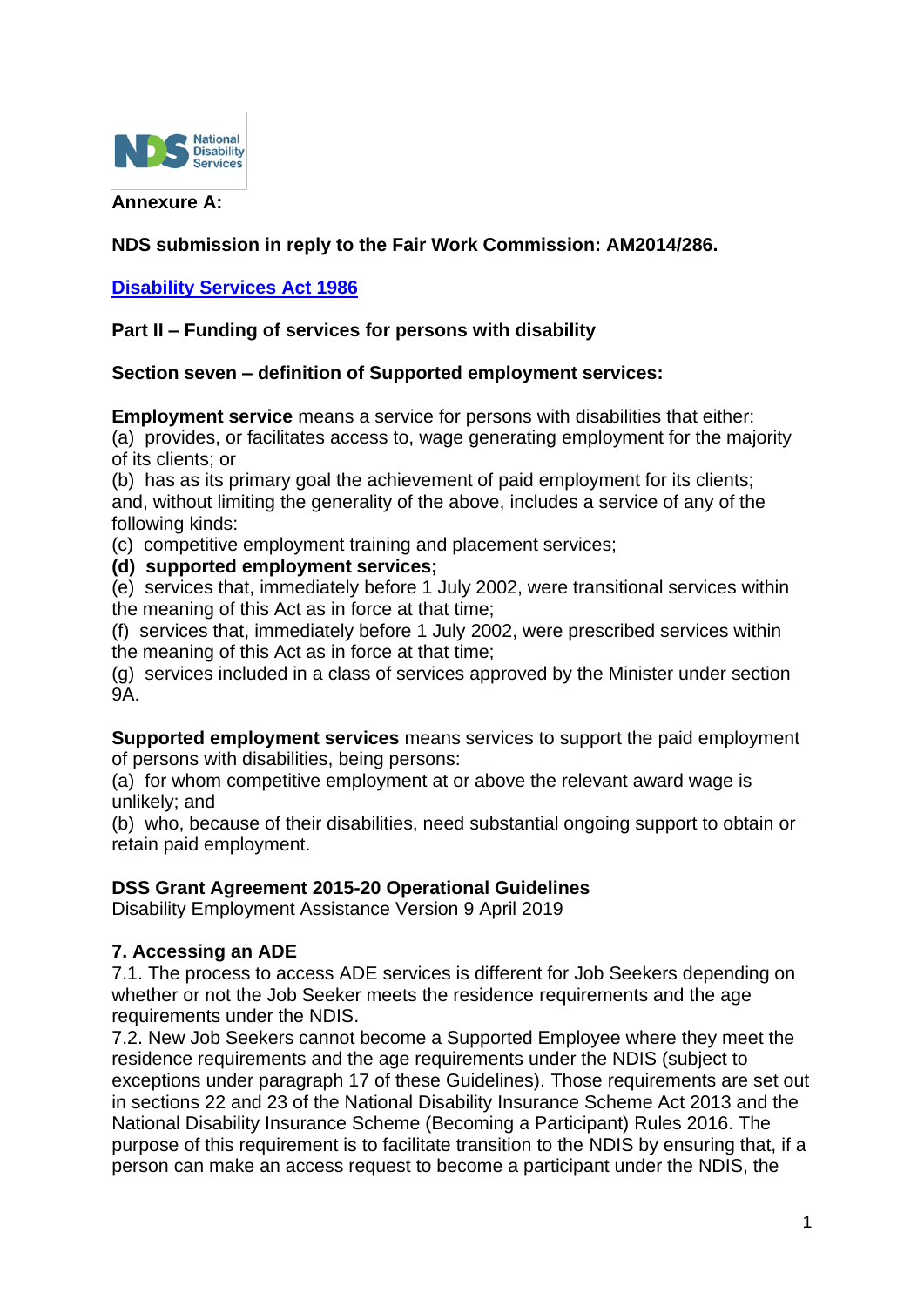person should seek support under the NDIS rather than directly through funding provided by DSS to ADEs.

7.3. For all other Job Seekers, access to and registration with an ADE is the responsibility of the Job Seeker. This includes ensuring that any and all Mutual Obligation Requirements are met to enable registration with an ADE.

## 16. Transitioning to the NDIS

16.1. You must Exit Supported Employees immediately when you become aware they have a plan in effect under section 37 of the National Disability Insurance Scheme Act 2013, subject to exceptions under paragraph 17 of these Guidelines.

• In cases where employment support has been incorrectly omitted from a Supported Employee's plan, you may apply to DSS to be continued on or reinstated to CBF until a plan review is conducted. See paragraph 17 for further information about the CBF Transitional Arrangements.

16.2. You might become aware a Supported Employee has an NDIS plan when DSS tells you or when you find out directly from the Supported Employee.

16.3. You must use "Transition to NDIS" as the Status Change Reason on the Portal when you Exit the Case.

16.4. You must not Return a Case from Suspension on the Portal if the person has been Exited as an NDIS participant or has subsequently become an NDIS participant, subject to exceptions under paragraph 17 of these Guidelines.

16.5. If you have not Exited the Supported Employment under paragraph 16.1 of these Guidelines, DSS will Exit the Supported Employees when DSS becomes aware they have a plan in effect under section 37 of the National Disability Insurance Scheme Act 2013, subject to exceptions under paragraph 17 of these Guidelines. 16.6. If a new client who meets the residency and age requirements of the NDIS self refers, you should direct them to the NDIA for assessment as an NDIS participant. 16.7. You cannot create new CBF Cases for a client who meets the residency and age requirements as set out in sections 22 and 23 of the National Disability Insurance Scheme Act 2013; or who has a plan in effect under section 37 of the National Disability Insurance Scheme Act 2013, subject to exceptions under paragraph 17 of these Guidelines.

16.8. DSS will monitor the Portal records for all Supported Employees who have a plan in effect under section 37 of the National Disability Insurance Scheme Act 2013, subject to exceptions under paragraph 17 of these Guidelines, and DSS will recover any overpayments.

16.9. The overpayments will be treated as a repayable amount in accordance with clause 11 of the Terms and Conditions.

## **[Supported Employment \(Disability Employment Assistance\)](https://www.dss.gov.au/disability-and-carers-programmes-services-for-people-with-disability/australian-disability-enterprises-transition-to-the-national-disability-insurance-scheme) (DSS Website)**

Funding for supported employment is transitioning to the National Disability Insurance Scheme (NDIS).

People employed by an ADE should talk to the National Disability Insurance Agency (NDIA) about their eligibility for the NDIS as it rolls out in their location. To start the process, complete the NDIS Access Checklist or contact the NDIA.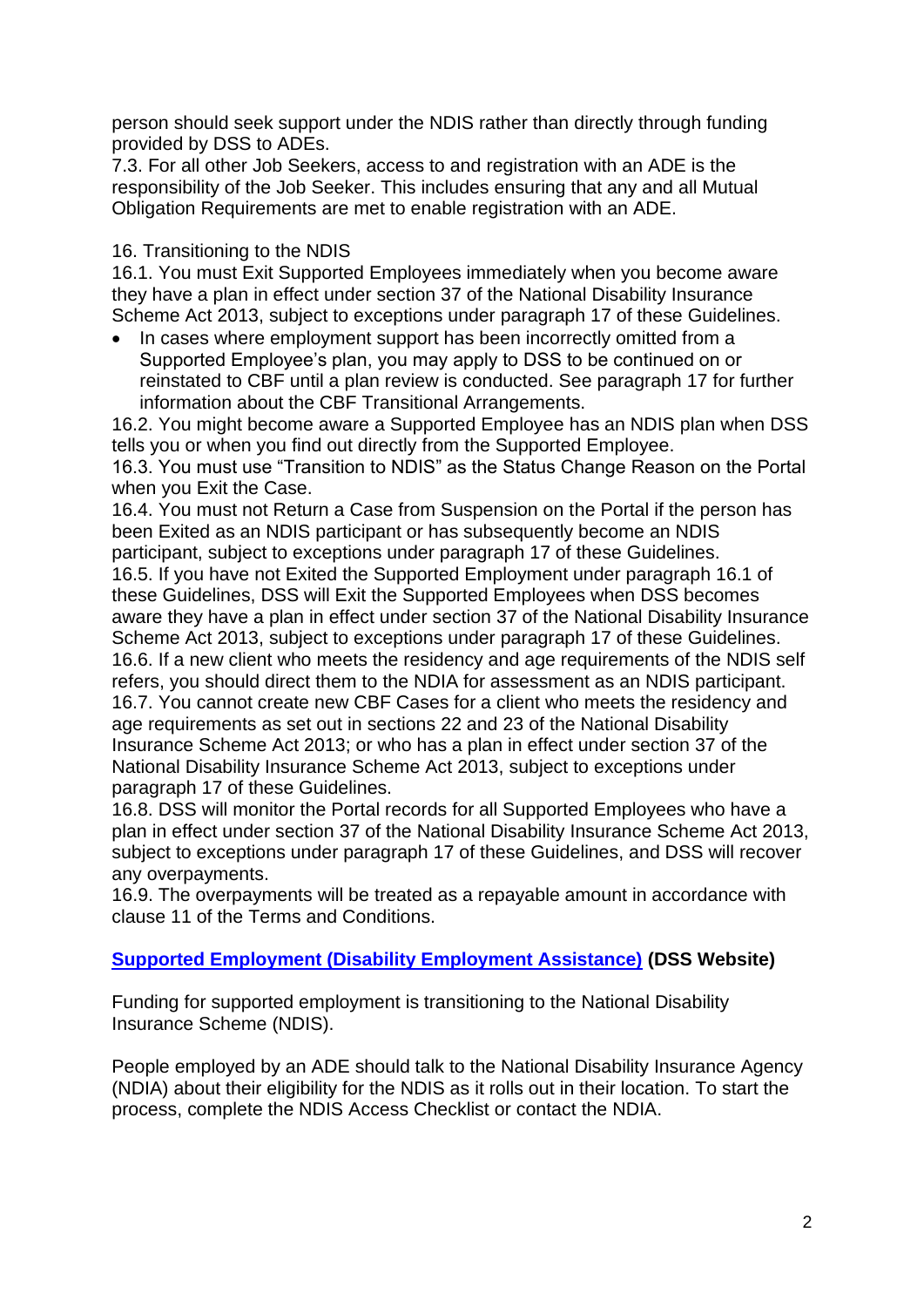The NDIS re-envisages how people with disability receive support, allowing more choice and control over how, when and where supports are provided, and gives people with disability certainty they will receive the supports they need.

The NDIS delivers a new system of individually tailored support for people with disability based on a person's needs, where funding goes to the individual. This means people will have greater choice and control about the ways they are supported in employment.

NDIS participants can access funds and supports for employment through their NDIS plan.

Supported employees can choose whether to use their NDIS funds to continue in supported employment or to investigate other employment options.

## **[NDIS access requirements –](https://www.ndis.gov.au/about-us/operational-guidelines/access-ndis-operational-guideline/access-ndis-disability-requirements) Disability**

**Section 37 of the [National Disability Insurance Scheme Act 2013:](https://www.legislation.gov.au/Details/C2013A00020)**

- 37 When plan is in effect:
- (1) A participant's plan comes into effect when the CEO has:

(a) received the participant's statement of goals and aspirations from the participant; and

(b) approved the statement of participant supports.

(2) A participant's plan cannot be varied after it comes into effect, but can be replaced under Division 4.

Note: Under Division 4, a participant may request a review of his or her plan at any time and may revise the participant's statement of goals and aspirations at any time, which results in the replacement of the plan.

(3) A participant's plan ceases to be in effect at the earlier of the following times:

(a) when it is replaced by another plan under Division 4;

(b) when the participant ceases to be a participant.

## **[Fair Work Act Section 12](https://www.legislation.gov.au/Details/C2017C00323)**

**Employee with a disability** means a national system employee who is qualified for a disability support pension as set out in section 94 or 95 of the Social Security Act 1991, or who would be so qualified but for paragraph 94(1)(e) or 95(1)(c) of that Act.

**[Guide to Social Security Law](http://guides.dss.gov.au/guide-social-security-law/1/1/a/30)** Version 1.258 - Released 20 September 2019

## **1.1.A.30 Active participation in a program of support (DSP)**

**Definition**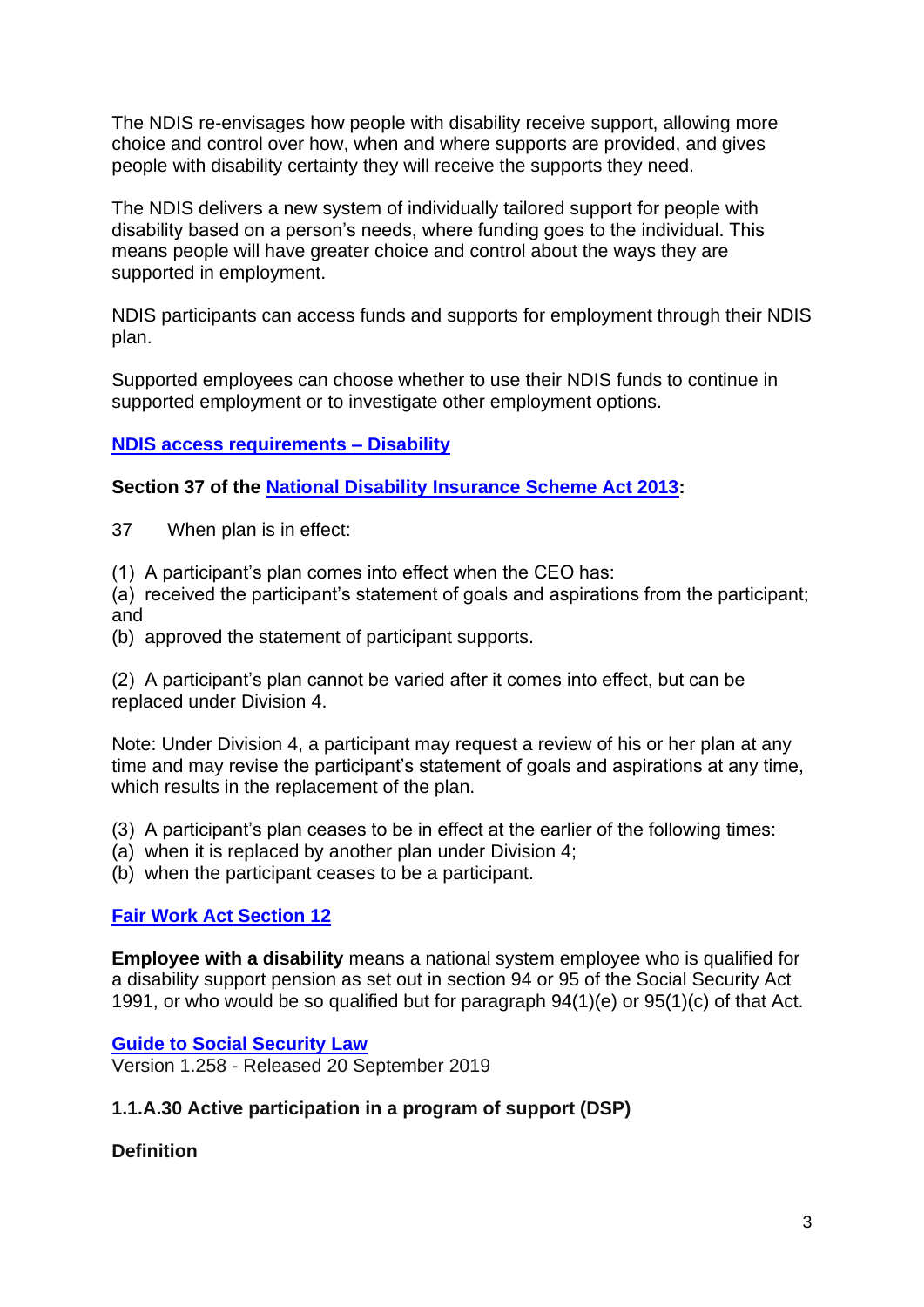This definition applies to people who make a new claim or are taken to have made a new claim for DSP on or after 3 September 2011, and to reviewed 2008-2011 DSP starters (1.1.R.285) who have had an opportunity to participate in a POS.

## **Active participation in a POS is part of the CITW criteria for certain people**

To satisfy the CITW (1.1.C.330) criteria for DSP, people who claim DSP on or after 3 September 2011 and are assessed as not having a severe impairment (1.1.S.127) or who are the reviewed 2008-2011 DSP starters must, among other things, demonstrate that they have actively participated in a POS (1.1.P.440).

## **What constitutes active participation in a POS**

A person has actively participated in a POS if the person:

- complied with the requirements of the POS, and
- participated in a POS during the relevant period applying to the person,

and the following requirements are satisfied:

- the person participated in the POS for at least 18 months during the relevant period applying to the person, or
- where the duration of the POS was less than 18 months, the person completed the entire program during the relevant period applying to the person, or
- where the POS was terminated before the end of the relevant period applying to the person, the POS was terminated because the person was unable, solely because of his or her impairment, to improve their capacity to prepare for, find or maintain work through continued participation in the program, or
- where at the end of the relevant period applying to the person, the person is participating in the POS, the person is prevented, solely because of his or her impairment, from improving their capacity to prepare for, find or maintain work through continued participation in the program, and
- the person provides the (delegate of the) Secretary with information which demonstrates the person's participation in the POS. This includes but is not limited to the details of the designated provider of the program (1.1.D.115), the dates the person participated in the program, the dates the person did not participate in the program and why, the terms and activities of the program specifically designed to address the person's impairment, needs and barriers to employment and to help the person to prepare for, find and/or maintain work,

and the POS:

- was provided by a designated provider, and
- was specifically tailored to address the person's level of impairment, individual needs and barriers to employment, and
- provided vocational, rehabilitation or employment services with a particular focus on developing skills the person requires to improve the person's capacity to prepare for, find, gain or maintain work (including self-employment), and
- included at least one of the following activities: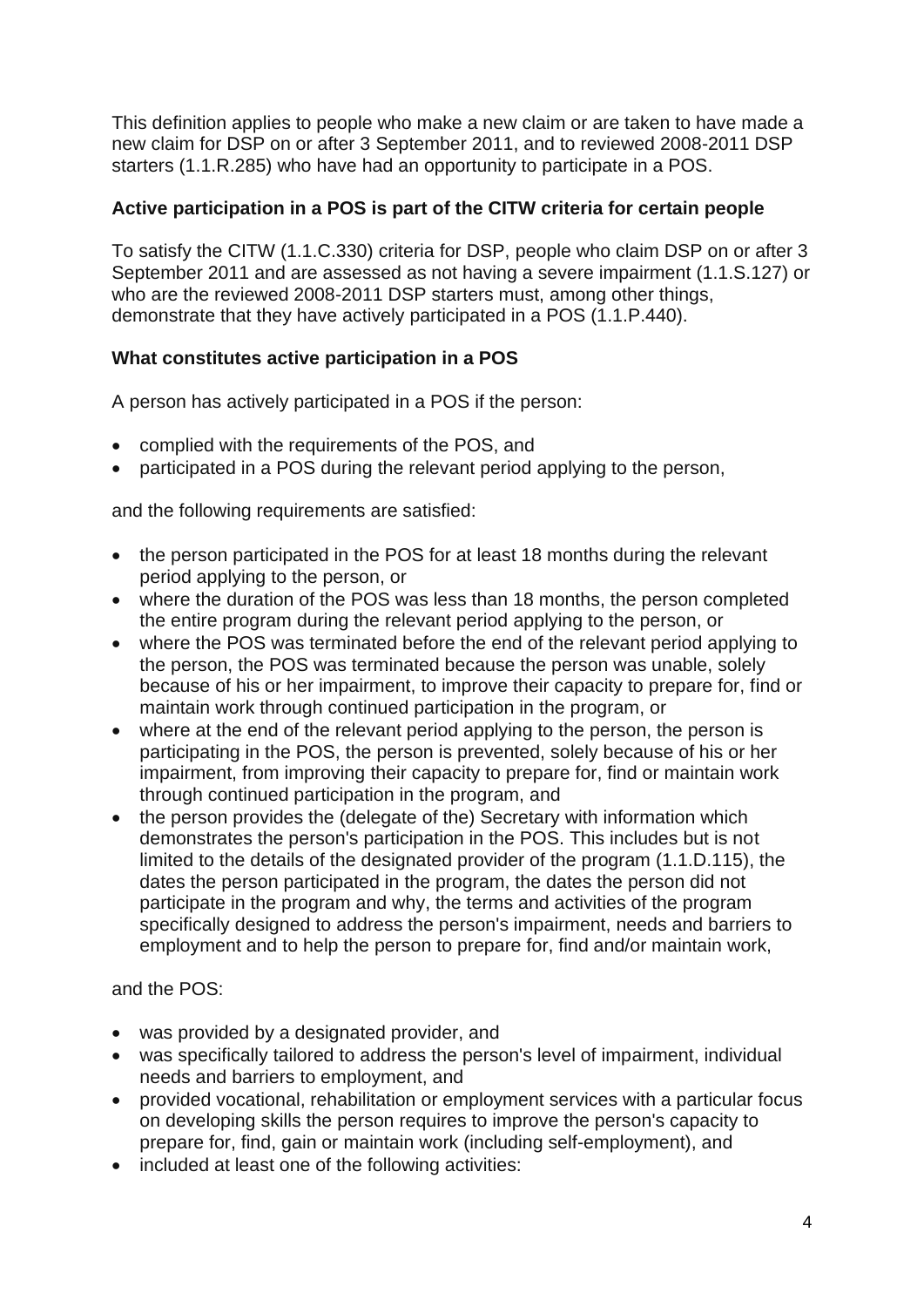- o job search,
- o job preparation,
- o education and training,
- o work experience,
- o employment,
- o return to work,
- o vocational or occupational rehabilitation,
- o injury management,
- o an activity designed to assist the person to prepare for, find or maintain work.

**Explanation:** All these POS criteria must be met. Activities that are not part of the program provided by a designated provider or that are not specifically tailored to the person's needs and barriers to employment are not considered as meeting POS requirements.

**Example:** John has been undergoing medical treatment by his doctor and rehabilitation treatment for his spinal injuries by his physiotherapists. While injury management is an activity that could meet the POS requirements, in this case it does not. This is because health professionals administering standard medical or rehabilitation treatment are not considered to be designated providers for POS purposes. Also, standard medical treatment and rehabilitation are not considered to be a program that is specifically tailored to a person's barriers to employment.

## **Applicable relevant periods differ depending on people's circumstances**

For the person who claims or is taken to have made a DSP claim on or after 3 September 2011 and is assessed as not having a severe impairment, the relevant period mentioned above in this definition means the period of 36 months ending immediately before the day on which the person makes (or is taken to make) the claim.

For the person who is a reviewed 2008-2011 DSP starter who:

- is participating in a POS at the time the person becomes a reviewed 2008-2011 DSP starter, or
- was participating in a POS at any time during 6 months before they become a reviewed 2008-2011 DSP starter,

relevant period means the period of 36 months starting on the day the person commenced that POS.

For all other reviewed 2008-2011 DSP starters, relevant period means the period of 36 months starting on the day the person is notified of becoming a reviewed 2008- 2011 DSP starter.

## **Opportunity to participate in a POS**